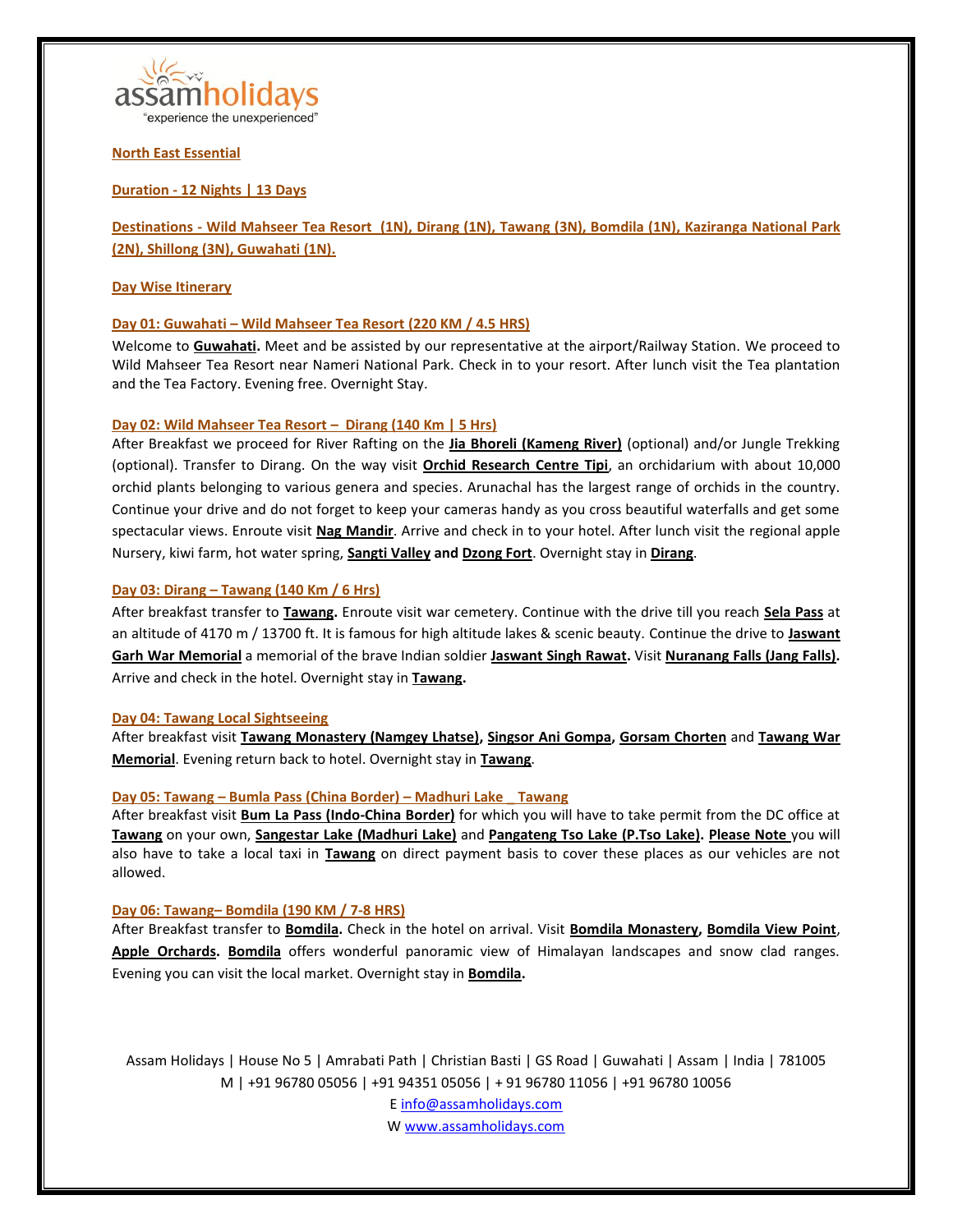

### **Day 07: [Bomdila](https://en.wikipedia.org/wiki/Bomdila) - [Kaziranga National Park](https://en.wikipedia.org/wiki/Kaziranga_National_Park) (225 KM | 6 Hrs)**

After breakfast tansfer to **[Kaziranga National Park](https://en.wikipedia.org/wiki/Kaziranga_National_Park)**, the home of the **[One Horn Indian Rhinoceros](https://en.wikipedia.org/wiki/Indian_rhinoceros)**. Check in at your hotel/Lodge/resort. Evening you may visit **[Orchid Park](https://www.tripadvisor.in/Attraction_Review-g858488-d10033999-Reviews-Kaziranga_National_Orchid_And_Biodiversity_Park-Kaziranga_National_Park_Nagaon_D.html)** and the nearby Tea Plantations. Overnight stay at **[Kaziranga](https://en.wikipedia.org/wiki/Kaziranga_National_Park)  [National Park](https://en.wikipedia.org/wiki/Kaziranga_National_Park)**.

#### **Day 08: [Kaziranga National Park](https://en.wikipedia.org/wiki/Kaziranga_National_Park)**

Early morning explore **[Kaziranga National Park](https://en.wikipedia.org/wiki/Kaziranga_National_Park)** on back of elephant. Apart from world's endangered **[One Horn](https://en.wikipedia.org/wiki/Indian_rhinoceros)  [Indian Rhinoceros](https://en.wikipedia.org/wiki/Indian_rhinoceros)**, the Park sustains half the world's population of genetically pure Wild Water Buffaloes, over 1000 Wild elephants and perhaps the densest population of **[Royal Bengal Tiger](https://en.wikipedia.org/wiki/Bengal_tiger)** anywhere. **[Kaziranga National](https://en.wikipedia.org/wiki/Kaziranga_National_Park)  [Park](https://en.wikipedia.org/wiki/Kaziranga_National_Park)** is also a bird watcher's paradise and home to some 500 species of **[Birds](https://en.wikipedia.org/wiki/List_of_birds_of_Kaziranga_National_Park)**. The Crested Serpent Eagle, Palla's Fishing Eagle, Greyheaded Fishing Eagle, Swamp Partridge, Bar-headed goose, whistling Teal, Bengal Florican, Storks, Herons and Pelicans are some of the species found here. We will return to the resort for breakfast. Afternoon we proceed for a jeep safari. Evening come back to the hotel. Overnight stay at **[Kaziranga National](https://en.wikipedia.org/wiki/Kaziranga_National_Park)  [Park.](https://en.wikipedia.org/wiki/Kaziranga_National_Park)**

#### **Day 09: [Kaziranga National Park](https://en.wikipedia.org/wiki/Kaziranga_National_Park)– [Shillong](https://en.wikipedia.org/wiki/Shillong) (280 Km | 6 Hrs)**

Proceed to **[Shillong,](https://en.wikipedia.org/wiki/Shillong)** also called 'Scotland of the East". Reach the majestic **[Umium Lake \(Barapani\)](https://en.wikipedia.org/wiki/Umiam_Lake)**. You may do the water sports here (Optional). On arrival at **[Shillong,](https://en.wikipedia.org/wiki/Shillong)** check in at your hotel. Evening you can visit **[Police Bazaar](https://www.tripadvisor.in/Attraction_Review-g503702-d3657832-Reviews-Police_Bazar-Shillong_East_Khasi_Hills_District_Meghalaya.html)** which the biggest local market. Overnight stay in **[Shillong](https://en.wikipedia.org/wiki/Shillong)**.

#### **Day 10: [Shillong](https://en.wikipedia.org/wiki/Shillong) - [Cherrapunji](https://en.wikipedia.org/wiki/Cherrapunji) - [Shillong](https://en.wikipedia.org/wiki/Shillong) (65 KM / 1.5 HRS PER WAY)**

Get up early today to enjoy the mesmerizing mornings of **[Shillong](https://en.wikipedia.org/wiki/Shillong)**. After early breakfast drive to **[Cherrapunji](https://en.wikipedia.org/wiki/Cherrapunji)**, this is the wettest place in the world. Visit **[Eco Park,](https://www.tripadvisor.in/Attraction_Review-g668046-d2441153-Reviews-Eco_Park-Cherrapunjee_East_Khasi_Hills_District_Meghalaya.html) [Dainthlen Falls,](https://www.tripadvisor.in/Attraction_Review-g668046-d2441122-Reviews-Dain_Thlen_Falls-Cherrapunjee_East_Khasi_Hills_District_Meghalaya.html) [Nohkalikai Falls,](https://en.wikipedia.org/wiki/Nohkalikai_Falls) [Nohsngithiang Falls \(Seven Sisters](https://en.wikipedia.org/wiki/Nohsngithiang_Falls)  [Falls\),](https://en.wikipedia.org/wiki/Nohsngithiang_Falls) [Mawsmai Cave,](https://www.tripadvisor.in/Attraction_Review-g668046-d2336019-Reviews-Mawsmai_Cave-Cherrapunjee_East_Khasi_Hills_District_Meghalaya.html) [Thangkharang Park.](https://www.tripadvisor.in/Attraction_Review-g668046-d2441156-Reviews-Thangkharang_Park-Cherrapunjee_East_Khasi_Hills_District_Meghalaya.html)** Evening return to **[Shillong.](https://en.wikipedia.org/wiki/Shillong) Visit [Elephanta Falls](https://www.tripadvisor.in/Attraction_Review-g503702-d501155-Reviews-Elephant_Falls-Shillong_East_Khasi_Hills_District_Meghalaya.html)** and **[Shillong Peak](https://www.tripadvisor.in/Attraction_Review-g297657-d2343336-Reviews-Shillong_Peak-Meghalaya.html)** for some breathtaking views. Overnight stay in **[Shillong.](https://en.wikipedia.org/wiki/Shillong)**

#### **Day 11: [Shillong](https://en.wikipedia.org/wiki/Shillong) - [Dawki](https://en.wikipedia.org/wiki/Dawki) - [Mawlynnong Village](https://en.wikipedia.org/wiki/Mawlynnong) - [Shillong](https://en.wikipedia.org/wiki/Shillong) (90 Km | 2 Hrs Per Way)**

After breakfast visit **[Mawlynnong Village](https://en.wikipedia.org/wiki/Mawlynnong)** the cleanest village in India. This cute and colorful little village is known for its cleanliness. It is situated 90 kms. from **[Shillong](https://en.wikipedia.org/wiki/Shillong)** and besides the picturesque village, offers many interesting sights such as the **[Living Root Bridge](https://www.tripadvisor.in/Attraction_Review-g2435898-d2345071-Reviews-Roots_Bridges-Mawlynnong_East_Khasi_Hills_District_Meghalaya.html)** and another strange natural phenomenon of a boulder balancing on another rock. Visit **[Dawki](https://en.wikipedia.org/wiki/Dawki)**, It is along the Indo-Bangladesh border. You can enjoy boating in the crystal clear waters of the **[Umgnot River](https://www.tripadvisor.in/ShowUserReviews-g297657-d8817987-r375157644-Dawki_River-Meghalaya.html)**. Evening we will return back to **[Shillong](https://en.wikipedia.org/wiki/Shillong)**. Overnight in **[Shillong](https://en.wikipedia.org/wiki/Shillong)**.

### **Day 12: [Shillong](https://en.wikipedia.org/wiki/Shillong) - [Guwahati](https://en.wikipedia.org/wiki/Guwahati) (100 KM / 3 HRS)**

After breakfast today visit **[Don Bosco Centre for Indigenous Cultures,](https://www.tripadvisor.in/Attraction_Review-g503702-d2426003-Reviews-Don_Bosco_Centre_for_Indigenous_Cultures-Shillong_East_Khasi_Hills_District_Megha.html) [Ward's Lake](https://www.tripadvisor.in/Attraction_Review-g503702-d1209950-Reviews-Ward_s_Lake-Shillong_East_Khasi_Hills_District_Meghalaya.html)** where you can enjoy boating, **[Cathedral Catholic Church](https://www.tripadvisor.in/Attraction_Review-g503702-d2441185-Reviews-Cathedral_of_Mary_Help_of_Christians-Shillong_East_Khasi_Hills_District_Meghalaya.html)** and **[Lady Hydari Park](https://www.tripadvisor.in/Attraction_Review-g503702-d2336023-Reviews-Lady_Hydari_Park-Shillong_East_Khasi_Hills_District_Meghalaya.html)**. Proceed to **[Guwahati](https://en.wikipedia.org/wiki/Guwahati)**. Arrive and check in at hotel. Visit **[Srimanta](https://en.wikipedia.org/wiki/Srimanta_Sankardev_Kalakshetra)  [Sankardev Kalakshetra](https://en.wikipedia.org/wiki/Srimanta_Sankardev_Kalakshetra)** a place where Assamese history and culture is presented through Light and sound show, evening you may take a **[River Cruise](http://www.alfrescogrand.com/)** (Direct Payment) on the mighty **[River Brahmaputra](https://en.wikipedia.org/wiki/Brahmaputra_River)**. You may also visit the local market. **[Assam](https://en.wikipedia.org/wiki/Assam)** is famous for **[Assam Silk](https://en.wikipedia.org/wiki/Assam_silk)** particularly Golden **[Muga Silk](https://en.wikipedia.org/wiki/Muga_silk)**, **[Assam Tea](https://en.wikipedia.org/wiki/Assam_tea)**, **[Bamboo and Cane](https://www.google.co.in/search?q=assam+cane+and+bamboo+product&source=lnms&tbm=isch&sa=X&ved=0ahUKEwizrqet8ZPcAhWCqY8KHdrtCTk4ChD8BQgKKAE&biw=1536&bih=734)  [Products](https://www.google.co.in/search?q=assam+cane+and+bamboo+product&source=lnms&tbm=isch&sa=X&ved=0ahUKEwizrqet8ZPcAhWCqY8KHdrtCTk4ChD8BQgKKAE&biw=1536&bih=734)**. Overnight stay in **[Guwahati](https://en.wikipedia.org/wiki/Guwahati)**.

Assam Holidays | House No 5 | Amrabati Path | Christian Basti | GS Road | Guwahati | Assam | India | 781005 M | +91 96780 05056 | +91 94351 05056 | + 91 96780 11056 | +91 96780 10056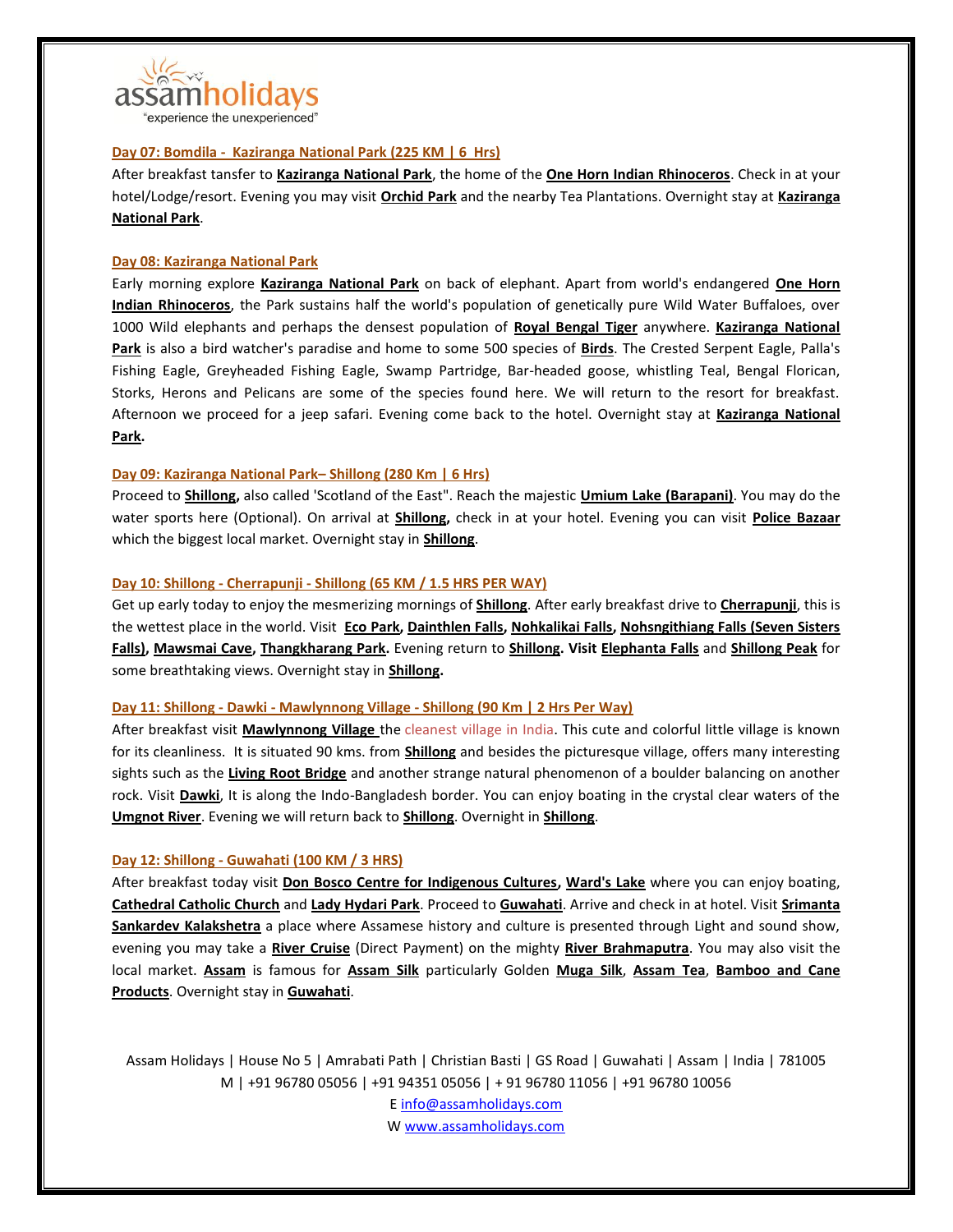

## **Day 13: [Guwahati](https://en.wikipedia.org/wiki/Guwahati)**

After breakfast check out from hotel. Visit **[Kamakhya Temple](https://en.wikipedia.org/wiki/Kamakhya_Temple)** and other **[Temples in Guwahati](https://en.wikipedia.org/wiki/List_of_temples_in_Guwahati)** namely **[Purva](https://www.tripadvisor.in/Attraction_Review-g503692-d7757268-Reviews-Purva_Tirupati_Shri_Balaji_temple-Guwahati_Kamrup_Metropolitan_District_Assam.html)  [Tirupati Shri Balaji Temple,](https://www.tripadvisor.in/Attraction_Review-g503692-d7757268-Reviews-Purva_Tirupati_Shri_Balaji_temple-Guwahati_Kamrup_Metropolitan_District_Assam.html) [Sukreswar Temple,](https://en.wikipedia.org/wiki/Sukreswar_Temple) [Navagraha Temple,](https://en.wikipedia.org/wiki/Navagraha_temples%23Navagraha_Temple_in_Assam) [Umananda Temple](https://en.wikipedia.org/wiki/Umananda_Temple)** at the **[Peacock Island](https://en.wikipedia.org/wiki/Umananda_Island)** which is the smallest inhabited River Island in the World. With everlasting memories transfer to **[Guwahati](https://en.wikipedia.org/wiki/Guwahati)** airport/railway station for onward journey.

## **Proposed Hotels**

### **Category A**

### **Nameri - Wild Mahseer Tea Resort**

**[Dirang](https://en.wikipedia.org/wiki/Dirang)** - [Norphel Retreat](http://www.norphelretreat.in/) [| Pemaling](https://hotelpemaling.com/) (Suite) | Similar **[Tawang](https://en.wikipedia.org/wiki/Tawang) -** [Yangzom](http://www.hotelyangzom.com/about-us.html) (Deluxe) [| Taktsang](http://hoteltaktsang.in/starhotel/index.php) (Super Deluxe) | [Gakyi Khang Zhang](https://www.tripadvisor.in/Hotel_Review-g858483-d2087293-Reviews-Hotel_Gakyi_Khang_Zhang-Tawang_Tawang_District_Arunachal_Pradesh.html) (Suite) | Similar **[Bomdila](https://en.wikipedia.org/wiki/Bomdila) -** [Tsepal Yangjom](http://hoteltsepalyangjom.in/accommodation.html) | Similar **[Kaziranga National Park](https://en.wikipedia.org/wiki/Kaziranga_National_Park)** – [Iora](http://kazirangasafari.com/) / [Borgos](http://kazirangaborgos.com/) / Similar **[Shillong](https://en.wikipedia.org/wiki/Shillong)** - [The Heritage Club -](http://www.tripuracastle.com/) Tripura Castle [| M Crown](http://www.mcrownhotel.com/) | Centre Point | Similar **[Guwahati](https://en.wikipedia.org/wiki/Guwahati)** - [Kiranshree Grand](http://kiranshreegrand.com/) | [Kiranshree Portico](http://www.kiranshreeportico.com/) | [Shoolin Grand](http://shoolingrand.co.in/) | Similar

## **Category B**

**Nameri - Wild Mahseer Tea Resort [Dirang](https://en.wikipedia.org/wiki/Dirang)** - [Pemaling](https://hotelpemaling.com/) (Deluxe Room) | Similar **[Tawang](https://en.wikipedia.org/wiki/Tawang)** - [Taktsang](http://hoteltaktsang.in/starhotel/index.php) (Deluxe) [| Gakyi Khang Zhang](https://www.tripadvisor.in/Hotel_Review-g858483-d2087293-Reviews-Hotel_Gakyi_Khang_Zhang-Tawang_Tawang_District_Arunachal_Pradesh.html) (Business Room) | Similar **[Bomdila](https://en.wikipedia.org/wiki/Bomdila) -** [Tsepal Yangjom](http://hoteltsepalyangjom.in/accommodation.html) [| Elysium](https://www.tripadvisor.in/Hotel_Review-g858482-d5111639-Reviews-Hotel_Elysium-Bomdila_West_Kameng_District_Arunachal_Pradesh.html) | Similar **[Kaziranga National Park](https://en.wikipedia.org/wiki/Kaziranga_National_Park)** –[Dhanshree Resort](http://dhanshreeresort.com/) [/ Wild Grass Lodge](https://www.tripadvisor.in/Hotel_Review-g858488-d501565-Reviews-Wild_Grass_Lodge-Kaziranga_National_Park_Nagaon_District_Assam.html) / Similar **[Shillong](https://en.wikipedia.org/wiki/Shillong)** - [Majestic](http://majesticmonsoonshillong.com/) **|** [Gateway Shillong](http://gatewayshillong.com/) | [Ladybird](http://www.ladybirdhotel.com/) | Similar **[Guwahati](https://en.wikipedia.org/wiki/Guwahati)** - [Mayflower](http://mayflowerhotel.in.net/) | [The Kalyaniz](http://hotelthekalyaniz.com/) | Similar

### **Category C**

**Nameri** – Eco Camp | Jia Bhoreli Resort | **[Dirang](https://en.wikipedia.org/wiki/Dirang)** - [Samdup Khang](https://hotel-samdup-khang.business.site/) [| Pemaling](https://hotelpemaling.com/) ( Standard Room) | Similar **[Tawang](https://en.wikipedia.org/wiki/Tawang)** - [Gakyi Khang Zhang](https://www.tripadvisor.in/Hotel_Review-g858483-d2087293-Reviews-Hotel_Gakyi_Khang_Zhang-Tawang_Tawang_District_Arunachal_Pradesh.html) ( Standard Room) [| Dolma](http://dolmahotels.in/about_us.php) | Similar **[Bomdila](https://en.wikipedia.org/wiki/Bomdila)** [| Elysium](https://www.tripadvisor.in/Hotel_Review-g858482-d5111639-Reviews-Hotel_Elysium-Bomdila_West_Kameng_District_Arunachal_Pradesh.html) [| Nambrog](https://www.tripadvisor.in/Hotel_Review-g858482-d12957379-Reviews-Hotel_Nambrog-Bomdila_West_Kameng_District_Arunachal_Pradesh.html) |Similar **[Kaziranga National Park](https://en.wikipedia.org/wiki/Kaziranga_National_Park)** –[Florican](http://www.kazirangaflorican.com/) / Similar **[Shillong](https://en.wikipedia.org/wiki/Shillong)** - [Eldorado Guest House](https://www.tripadvisor.in/Hotel_Review-g503702-d1814935-Reviews-Eldorado_Guest_House-Shillong_East_Khasi_Hills_District_Meghalaya.html) [| Monsoon](http://majesticmonsoonshillong.com/hotel-monsoon-2/) | Similar **[Guwahati](https://en.wikipedia.org/wiki/Guwahati)** - [Rialto](http://www.hotelrialto.in/) [| Ambarish Grand Residency](http://hotelambarishgrandresidency.com/) | Similar

# **Inclusions**

Rooms on twin/triple sharing basis | Daily Breakfast | Exclusive a/c or heated Innova or Tempo Traveller vehicle at disposal for transfers & sightseeing as per itinerary | 01 Elephant safari & 01 Jeep safari in Kaziranga Jungle | Inner Line Permit for Arunachal Pradesh | Service of an experienced driver for 12 Hours per day up to maximum 08:00 PM | Parking, Toll taxes, Drivers Allowance etc |

Assam Holidays | House No 5 | Amrabati Path | Christian Basti | GS Road | Guwahati | Assam | India | 781005 M | +91 96780 05056 | +91 94351 05056 | + 91 96780 11056 | +91 96780 10056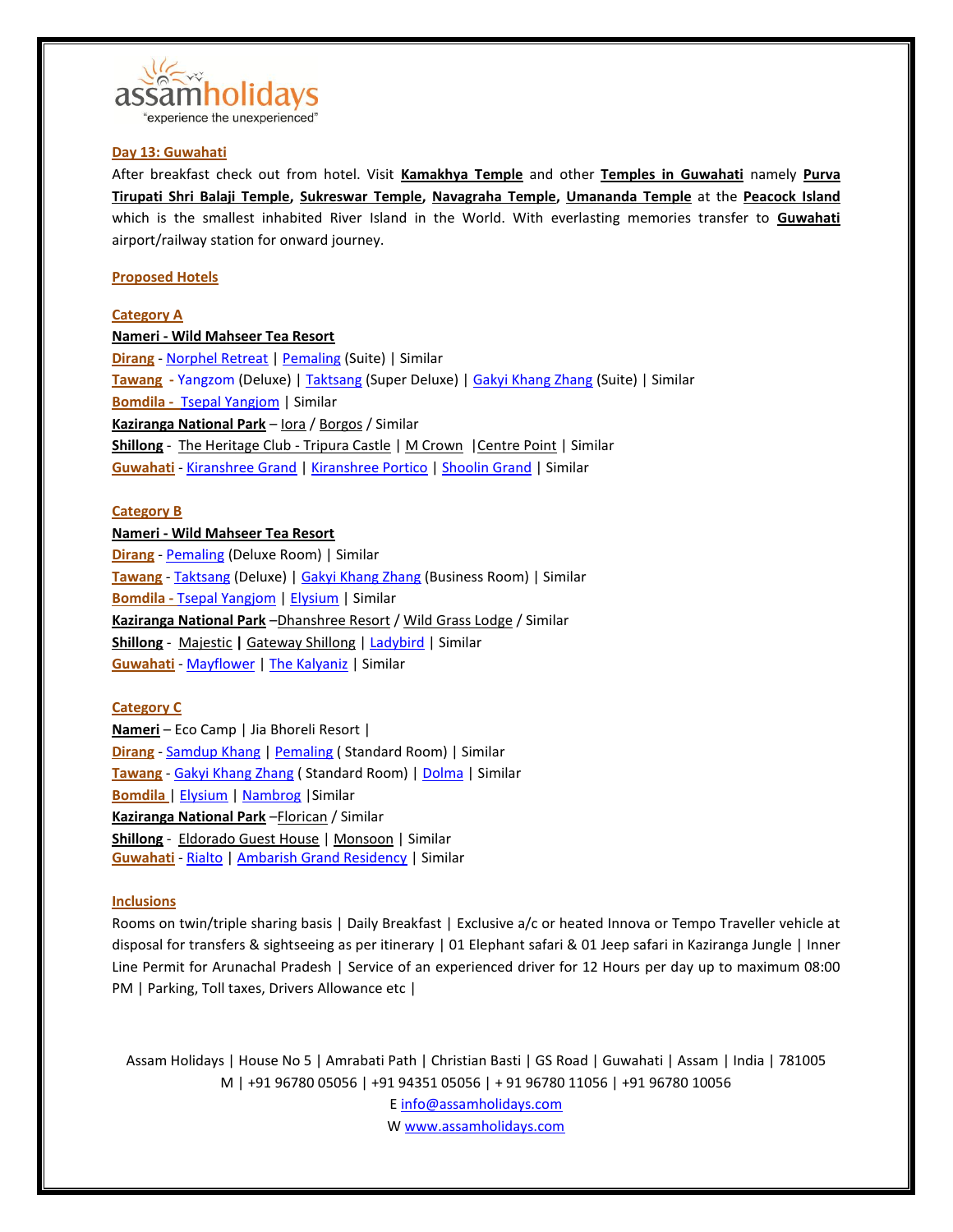

## **Exclusions**

Personal Expenses such as Laundry, telephone, tips, gratuity, Mineral/soft/hard drinks | Additional sightseeing or extra usage of vehicle, other than mentioned in the itinerary | Camera fees, Guide / tour escort charges & Entrance Fees | Any cost arising due to natural calamities like, landslides, road blockage, political disturbances, etc (to be borne by the client, which is directly payable on the spot) | Any increase in taxes or fuel price, leading to increase in cost on surface transportation & land arrangements, which may come into effect prior to departure | GST, Insurance | Anything which is not include in the inclusion |

### **Child Policy**

Child below 5 yrs complimentary | Child 5 -12 yrs with or without extra bed rates as per hotel policy | Child above 12 Years is considered as adult |

Vehicles used are exclusively at the disposal of the guest for the entire tour for 12 Hours every day | There is no change in the vehicle during the entire tour | Our drivers are very well trained with the entire region and would ensure that they take the guest to all the places mentioned in the itinerary | Maximum guests allowed in Innova is 6 including children above 4 years. If the no of guest is more than 6 then they will have to take 1 more vehicle at an extra cost | If there are 5 or more guests then they are advised to travel with very minimum baggage In case if the number of baggage is more than normal then the guest will have to take 1 more vehicle at an extra cost |

## **Important Information about the Package.**

We allot exclusive tour coordinator for the entire tour. The Guest may contact him / her over phone at any time in case of any emergency, changes in itinerary or any inconvenience which may have happened on account of hotels or transportation | In case the guest requires a tour guide please let us know in advance. The same can be arranged at an extra cost | Package can be extended on Pro-Rata basis | All our packages are inclusive of Breakfast | There will be no refund for any unutilized services |

### **For Guests travelling to Kaziranga National Park:**

Kaziranga National Park has 4 different ranges for safari. They are the Central or the [Kohora Range,](https://en.wikipedia.org/wiki/Kohora) Western or the Bagori range, Eastern or the Agratoli range and the Burapahar or Ghorakati range. We provide 1 Elephant Safari and 1 Jeep Safari in all our packages. However if the guest wishes to explore the other ranges also then the same can be arranged at an extra cost. Timings for Elephant Safari are mornings 5.15 AM to 6.15 AM and 6.15 AM to 7.15 AM. Afternoon 3 PM to 4 PM. Timings for Jeep Safari are mornings 7.30 AM to 9.30 AM. Afternoon 2 PM to 4 PM and 3 PM to 5 PM.

### **Important notes on hotels in Arunachal Pradesh.**

The best hotels may also have the most basic amenities | Extra Beds are not provided in any hotel instead Mattress and Roll Over's are provided for extra person in a room | There are no lifts in any of the hotels. The guests may have to climb 3 floors to reach their room |The hotels do not have electricity backup or little backup. In case of power failure one has to adjust with candle lights | Water scarcity prevails in almost in all hotels. Mostly the guests get buckets of Hot & Cold water on fixed basis | The staffs of the hotels are not professionally trained in hospitality so please expect very basic services from them | Fooding is not a problem in the entire region. You can

Assam Holidays | House No 5 | Amrabati Path | Christian Basti | GS Road | Guwahati | Assam | India | 781005 M | +91 96780 05056 | +91 94351 05056 | + 91 96780 11056 | +91 96780 10056